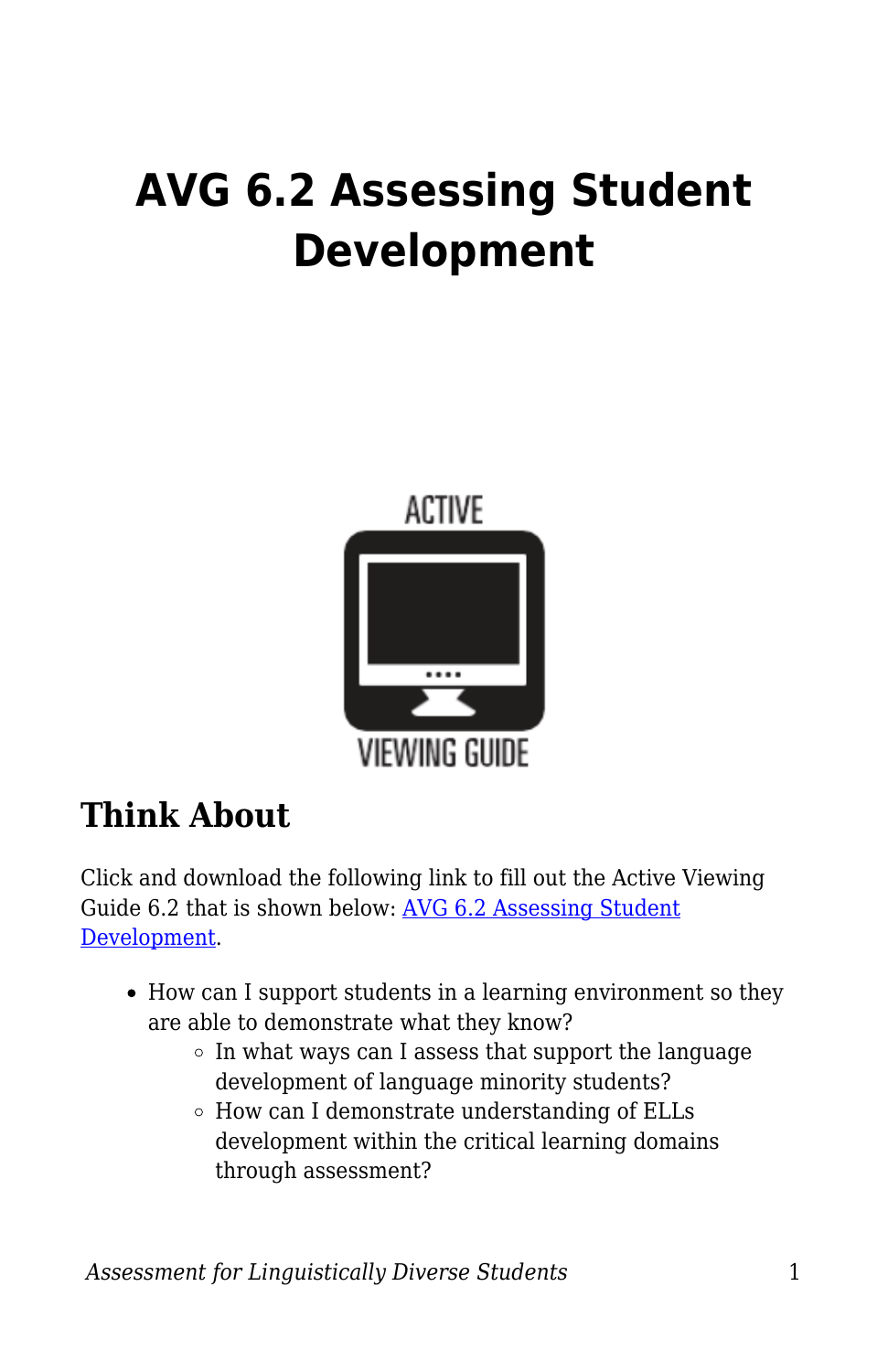## From Session 8 Segment 1: [https://edtechbooks.org/-wAi](https://education.byu.edu/tellvideolibrary/diverseStudents)

**Conceptual Outline Meaning Making**

**Inclusive Pedagogy Leads to: •Common Understandings •United Advocacy**

**Learning to meet individual students' needs holds the greatest promise for our development as teachers. Our strongest act of advocacy is teaching a child to succeed. As teachers learn about the cognitive, social/affective, and linguistic development of all children, they are better able to support the child whose needs currently confront them.**

**Teaching as advocacy?**

Critical Learning Domains guide you to respond from a developmental perspective in assessing language minority students.

Critical Learning Domains:

•Cognitive: Your assessment practices help you support students in demonstrating what they know and need to know

to be able to play the school assessment game

•Social/Affective: Teachers should assess students' comfort and motivation.

•Linguistic: You need to analyze and respond to your students' language development—both oral and academic.

Reflection for Change Question:

*How can I demonstrate understanding of diverse learners' commonalities and uniqueness in critical learning domains in the process of assessment?*

Don't focus on what students can't do; focus instead on what you can do to support the learning of your language minority students. Your wise response to students results in improved learning, as these educators suggest:

Focus?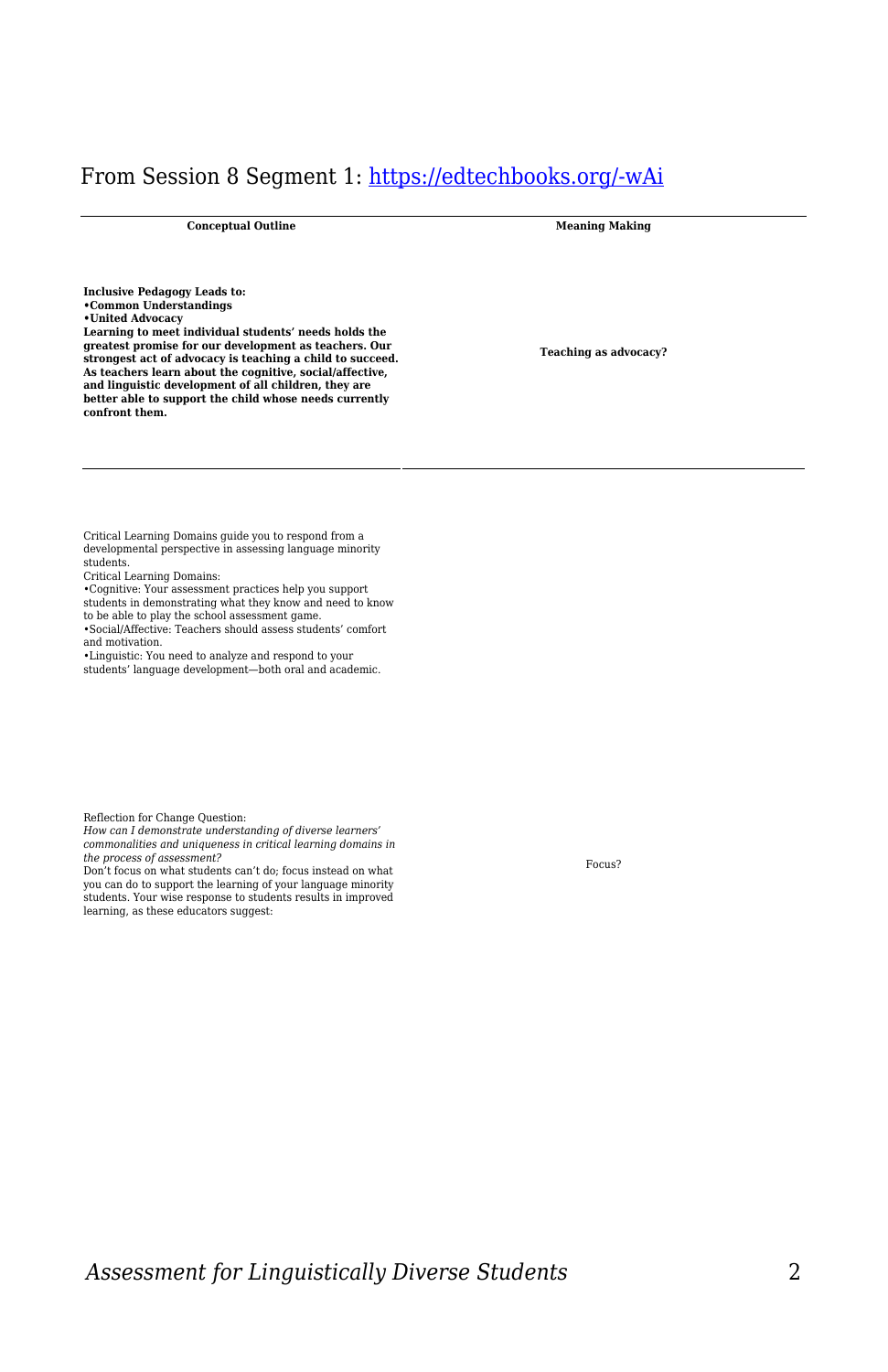Peggy Estrada (University of California, Santa Cruz) From looking at twenty-seven classrooms in eight different schools, the biggest thing that I've learned is that culturally linguistically diverse children can succeed at the highest level.

Celeste Gledhill (Elementary School Teacher)

I wish that all teachers knew that second language learners can learn. They're just on a different timetable. James B. Lantolf (Penn State)

First and foremost, you're working with flesh and blood beings in the classroom and not the language, not the curriculum.

Roland Tharp (University of California, Santa Cruz/ CREDE) We're looking at the growth points on the tree and not at the full leaf. And that's what we want to be concerned with. Pauline Longberg (ESL Coordinator)

The key is teachers who realize that language is not a barrier. Audrey Siroto (University of California, Santa Cruz) It's not just, "This feels right," "I see the kids learning," or "Look at their standardized test scores." It's, "I know why

they're growing. I understand that." David Corson (University of Toronto/OISE)

Immigrant children coming to a country bring all those senses of identity and self—who they are and what they are—into the classroom. If they find all of that negated, it's an act of hostility to the child.

Eugene Garcia (University of California, Berkeley) The ideal school has a set of individuals called teachers that are very well prepared and continue to engage in professional development where they critique, reflect on, and essentially improve instruction based on a set of experiences that they have with their students.

Student success? Child or curriculum? Knowing Why? Negating Identity? Ideal?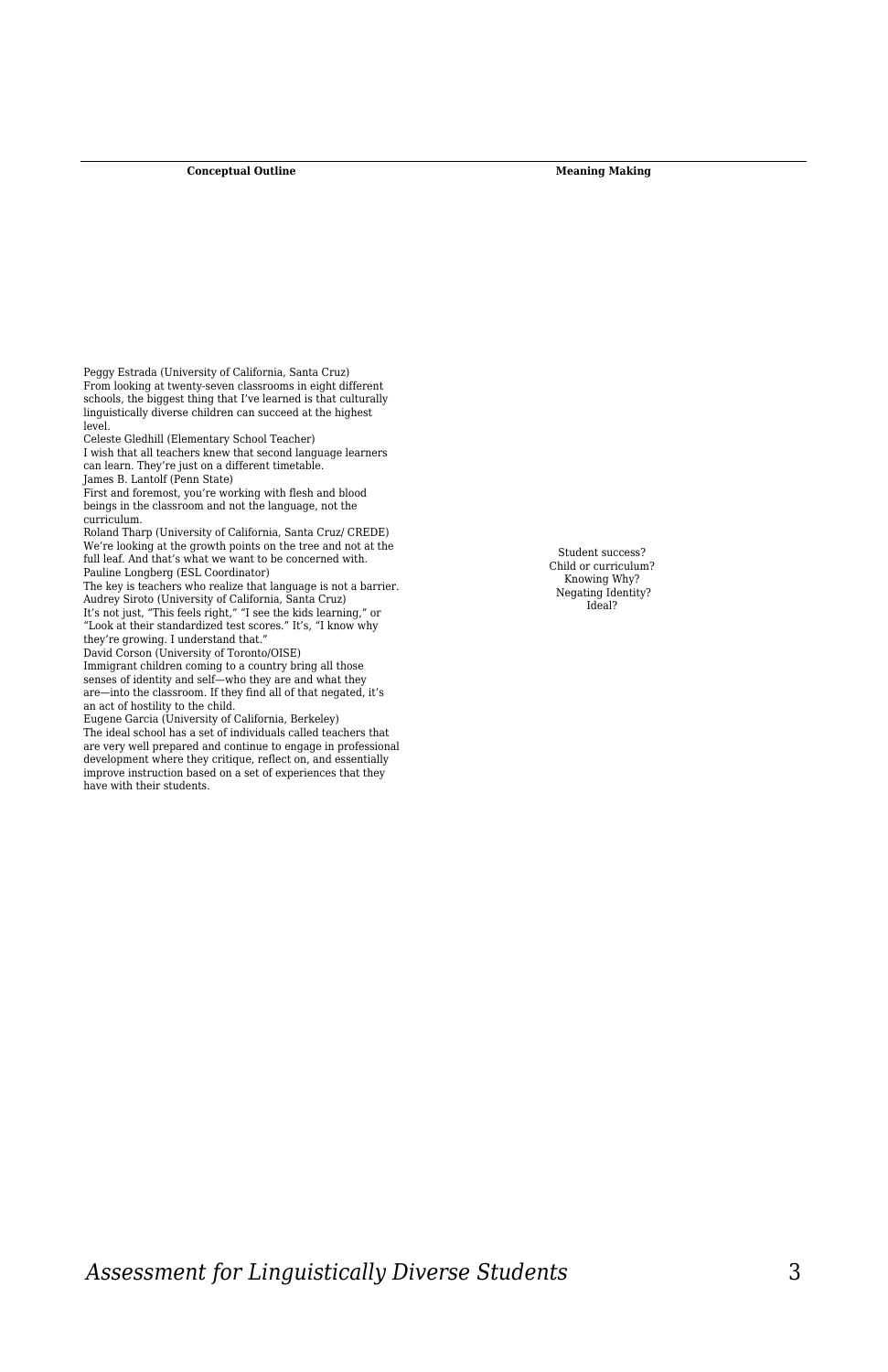Annela Teemant (Brigham Young University) We became teachers because we cared about the lives of young people. We find our greatest reward in the development of our students. When we focus on the things that are most likely to lead to their success, we fulfill our obligations. What students learn to do with us will lead to their future success in school and ultimately in life. When we look at student development, we need to focus on the whole child—not just the cognitive, not just the social, and not just the linguistic. We need to use their strengths as thinkers, as social beings, and as language learners to help them find success. How can teachers begin to do that?

Maria Hawley (Speech and Audiology Specialist) I would ask teachers to keep track of all areas. Keeping track doesn't involve elaborate notes, just a little daily observation. You note changes in students' understanding, when something you've been doing works, or maybe the student changed. You note what you are trying out and how it works—maybe adding posters to your lecture,or a video tape, or an individual time with that student who's reluctant to speak. You note all areas. Some students quickly develop social skills, and the teacher might misunderstand that. They think, "But this student talks to friends in the hallways, and he talks in class." And, yet, academically that student is not developing as quickly. Find out why. We have to be curious about what we're doing and why we're doing things the way we are.

Annela Teemant (Brigham Young University) Ideally, you observe student performance and question it against what you know about cognitive, social /affective, and linguistic development. You then use your insights, evaluations, and judgment to respond to student difficulties while you continue to gather evidence of their learning and performance. In this way, you are continually supporting student learning. Unfortunately, we often focus on student deficit or difference, rather than on their potential.

Curious?

Continually?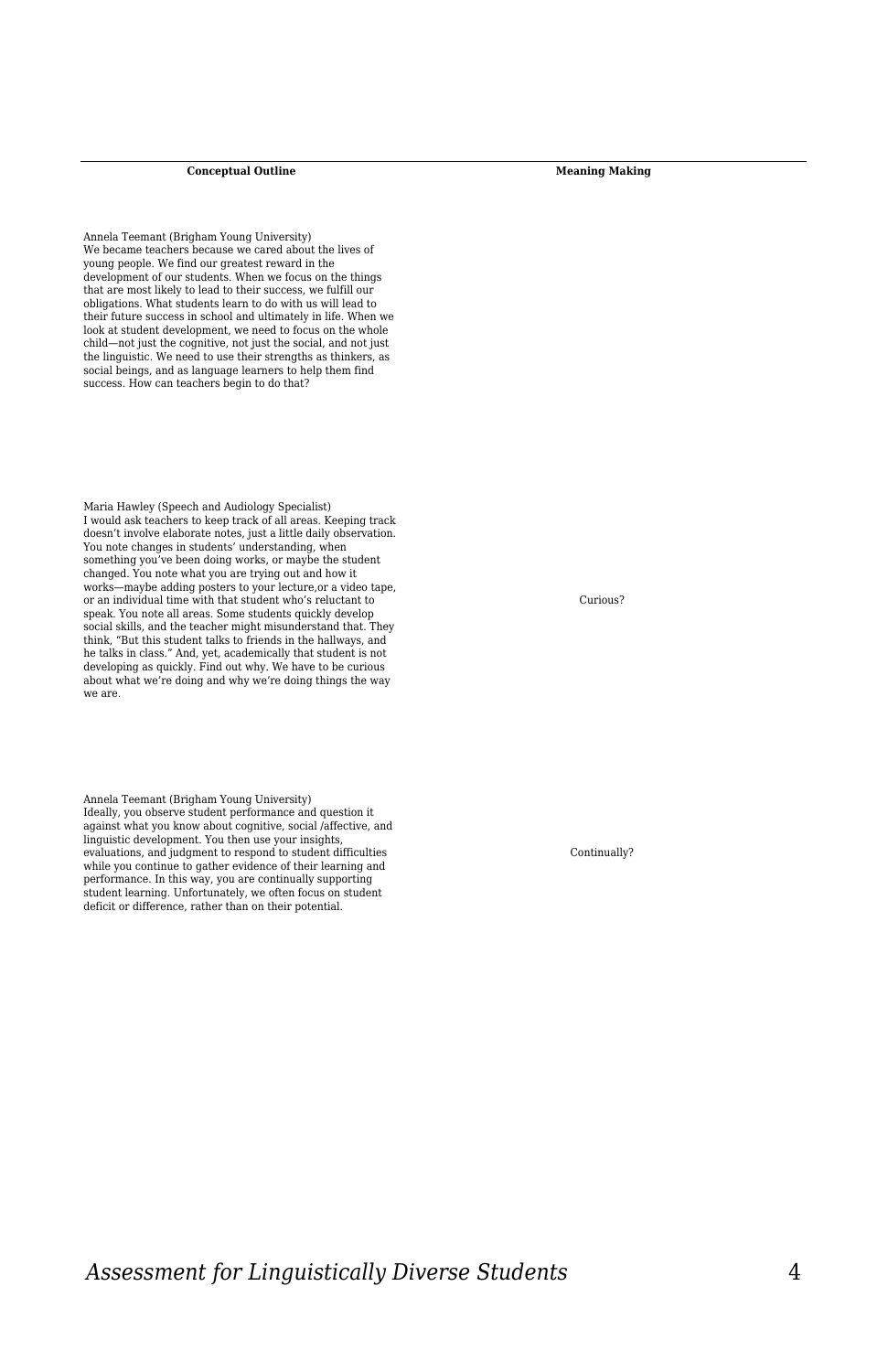#### **Deficit or Difference**

Nancy Cloud (Rhode Island College) When students come to school and they're perceived as somehow different—linguistically, culturally, ability, or any difference—we tend to focus on that difference. We need to be concerned about it and responsive to it, but sometimes it can dominate our thinking. With an ESL learner sometimes the fact that the student doesn't know English becomes the most important thing. We forget there are other aspects of functioning, too. Even though we know we need to support, respect, build on what students bring—honor it, use it—sometimes we don't do that because we're so worried about what they don't have. When this happens, we're no longer focusing on development. We have moved into deficit, compensatory, remediation mode. Think developmentally. What is in this child's best interest? And the more diverse the learner, the more we have to grab hold of the developmental perspective and say, "Let me think holistically about this child."

Honor? Deficit? Developmental?

#### **Developmental Focus**

#### **Karen Draney (University of California, Berkeley)** Of course, a developmental approach to assessment means looking at students across time. The idea is when you assess, you're looking to see what levels of understanding, what levels of competency, what levels of higher thinking or deeper understanding. You're interested in how well they tie

things together rather than just repeat simple answers to simple questions.

Annela Teemant (Brigham Young University) It is easy to see how the critical learning domains impact each other. The cognitive affects the linguistic. The social impacts the cognitive, and the linguistic impacts the social. All aspects of development are intertwined and require artful assessment. Home and family background provides insight into cognitive development.

Integration?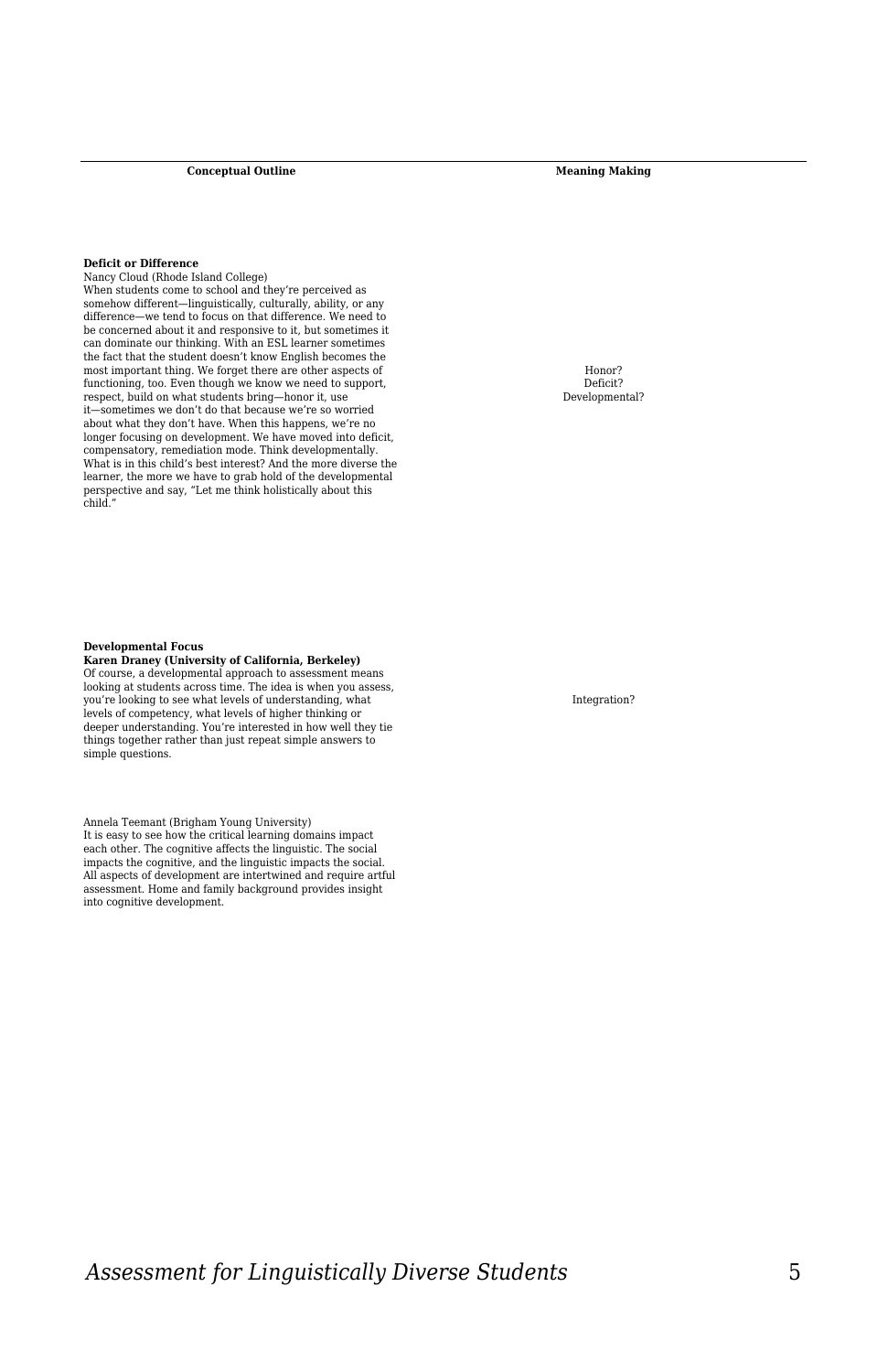### **Social and Cognitive**

**Ronald Gallimore (University of California, Los Angeles)** Most of our theories on child development and learning place significant emphasis on the role of everyday activities in homes as a source of cognitive and communicative development.

You can look at it like this. If you grow up in a weaving village, you learn a lot about weaving from an early age. If you grow up in a fishing village, you know a lot about fish and fishing and boats and when to go to sea. If you grow up in a literacy village where people read and write to make a living, you go to school knowing more about reading and writing. And the older you get, the more immersed you are in the sea of literacy, numeracy, and other tools that are required in a modern economy.

In this little prosaic example, we can see how in a very profound way we would expect children's home activities to directly affect what they are going to do at school. In fact, it's reasonable to say that we've designed our schools to amplify and build the very skills that adults transmit to children at home, because the adults know that when those children reach adulthood, they'll need those tools—whether it's fishing or weaving or literacy—in order to make a living. This is an example of the invisibility of culture. America is a culture of literacy—a powerful tool—a tool by which we earn a living. If we're not literate, we want our children to be literate. If we don't know how to use computers, we want them to learn to use computers.

#### **Annela Teemant (Brigham Young University)**

When students struggle to learn, we can ask ourselves whether their social or cultural background and experience might provide us insight into their difficulties. Luis Moll teaches us to use students' funds of knowledge from their homes and communities as a way to respond educationally. We can also respond by teaching students to be better thinkers.

#### **Cognitive and Linguistic**

Heidi Andrade Goodrich (Ohio University) If you don't believe intelligence is learnable, it's almost pointless to be a teacher, really. Even though every student in your classroom has a different intellectual profile, if you know that as a teacher you can increase every students' level of intelligence, your teaching is transformed. You need the tools to teach students to think. The way to do this is make it count. Model it yourself. Bring in other models of good thinking. You make it part of your instruction, your assessment, and your evaluation. Key to all this are your expectations. You teach them to behave and think intelligently. Then you expect them to behave and think intelligently. Your whole classroom becomes about learnable intelligence. And—no surprise—students begin to think and behave, and be motivated to think and behave, in more intelligent ways.

Annela Teemant (Brigham Young University)

**Sometimes we for**get that what happens in the classroom matters deeply to students. When students struggle to understand, use the right word, or participate in group work, we may not see how embarrassed they feel or how frustrated they become. The impact of that experience on their learning may be immediate and short-term, but it can also have lasting effects.

The cover footage presents a young boy struggling to think through a problem in a mathematics class. You can tell he is thinking and wants to figure it out. Sometimes we don't observe closely enough to see these expressions in the faces of our students.

Annela Teemant (Brigham Young University)

On the other hand, when teachers use student work, praise their thinking, or invite students to learn from each other, it increases their intent to learn.

A Literacy Village?

Linguistic?

Educational Response?

Intelligence learnable? Social?

Impacts of my classroom?

Meaningful praise?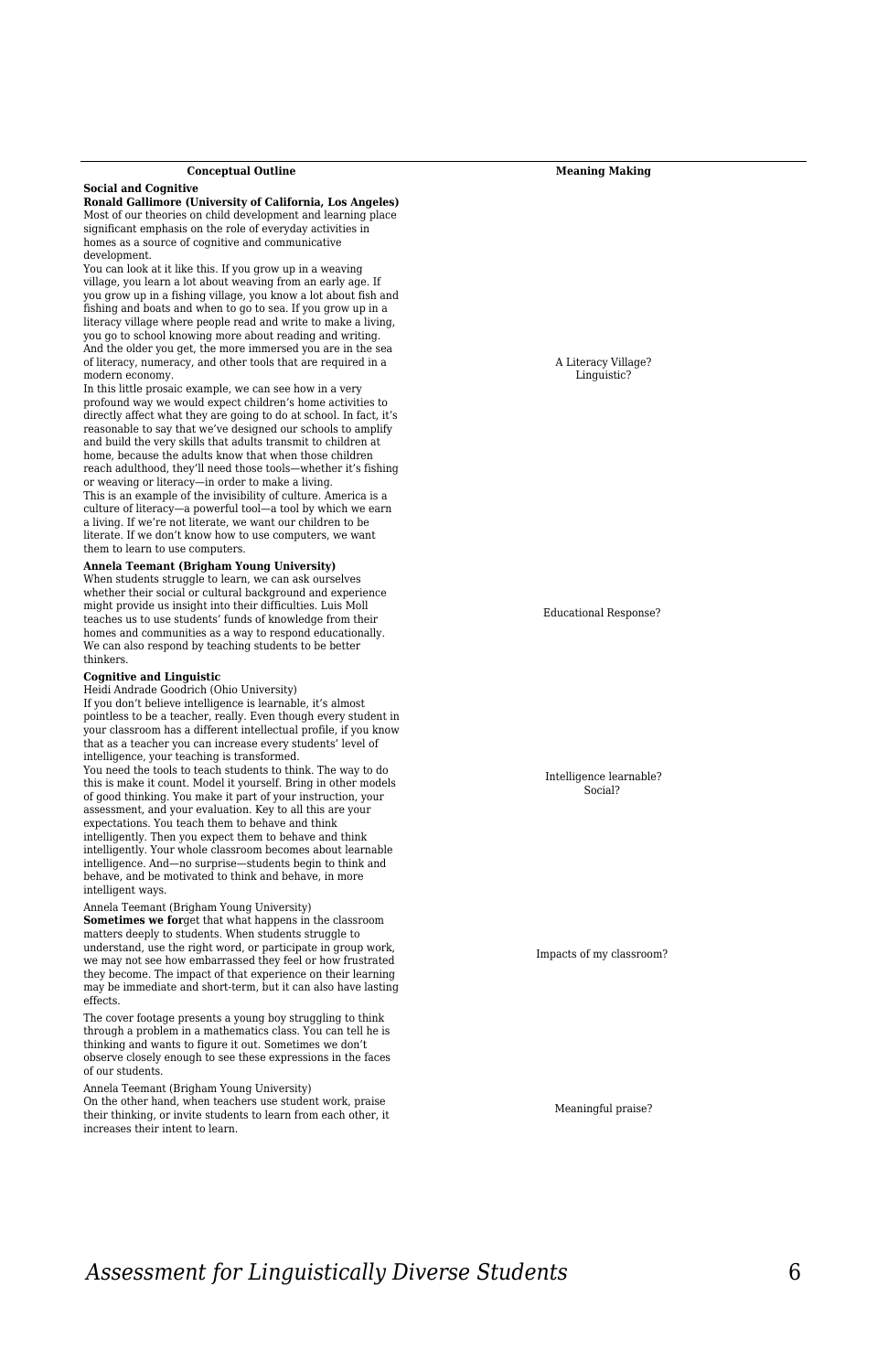**Cognitive and Affective**

### **John Schumann (University of California, Los Angeles)**

Social factors are important because they impinge on student learning. They may even be more powerful than our own teaching. I see emotion and cognition as being intimately inter-twined, and therefore, I wouldn't see either as being indirect.

They're both part of the game.

- Cognition is comprised of:
- •Sensation •Perception
- •Attention
- •Appraisal
- •Memory

Cognition is driven by an emotional appraisal system. As you're gauging those cognitive acts, remember they are guided by an emotionally-driven appraisal system.

#### **Annela Teemant (Brigham Young University)**

As you follow a student's progress, you find yourself asking, "Can this student do the work?" And when a student doesn't do the work, you're confronted with a dilemma:Is it that the student cannot do the work, or is it that the student will not do the work? Student motivation is a critical part of their social/affective development.

How can you increase student's desire to learn?

1.Act on belief that all students can learn

2.Teach thinking skills

3.See students as a resource

Heidi Andrade Goodrich argues that teachers can employ two simple strategies to increase students' willingness to learn: 1.Teachers act on the belief that all students can learn, and 2.Teachers teach thinking skills and improve students' ability to learn.

A story from Pauline Longberg suggests a third strategy for improving student motivation—use students as a resource for other students' learning. It establishes the student's place in the classroom and increases a desire to learn.

#### **Social and Linguistic**

#### **Pauline Longberg (ESL Coordinator)**

I wish every teacher realized they can be a powerful influence in developing language in students. If they saw themselves as language teachers and if they recognized that the students in their classrooms are also equally valuable in teaching language, together they could work to help another child who doesn't speak that language to develop it. Teachers also need to realize that students who come to them can also be a resource. Funny story. I remember once a teacher doing a lot of work on Egypt and the pyramids. That year, she happened to have in her class a girl who came from Egypt. It never donned on the teacher that this girl perhaps knew more about the Egyptian period and the pyramids than she or anyone in the class. The girl didn't speak very much English. She didn't raise her hand or participate actively in discussion. She just sat there quietly. I had an occasion to talk to this girl, and she shared with me some of what she knew, and I said, "Does your teacherknow you know this?" "No," she says. And I said, "Well, we need to help her, you know, she needs to know that you know this and figure out a way that you can teach this to the other students in yourclass."

It's really important that teachers recognize what a resource students really truly are.

**Conceptual Outline Meaning Making** 

Emotional apprasial? Linguistic?

Intent to learn? Voice? Place in the classroom?

My students as a resource?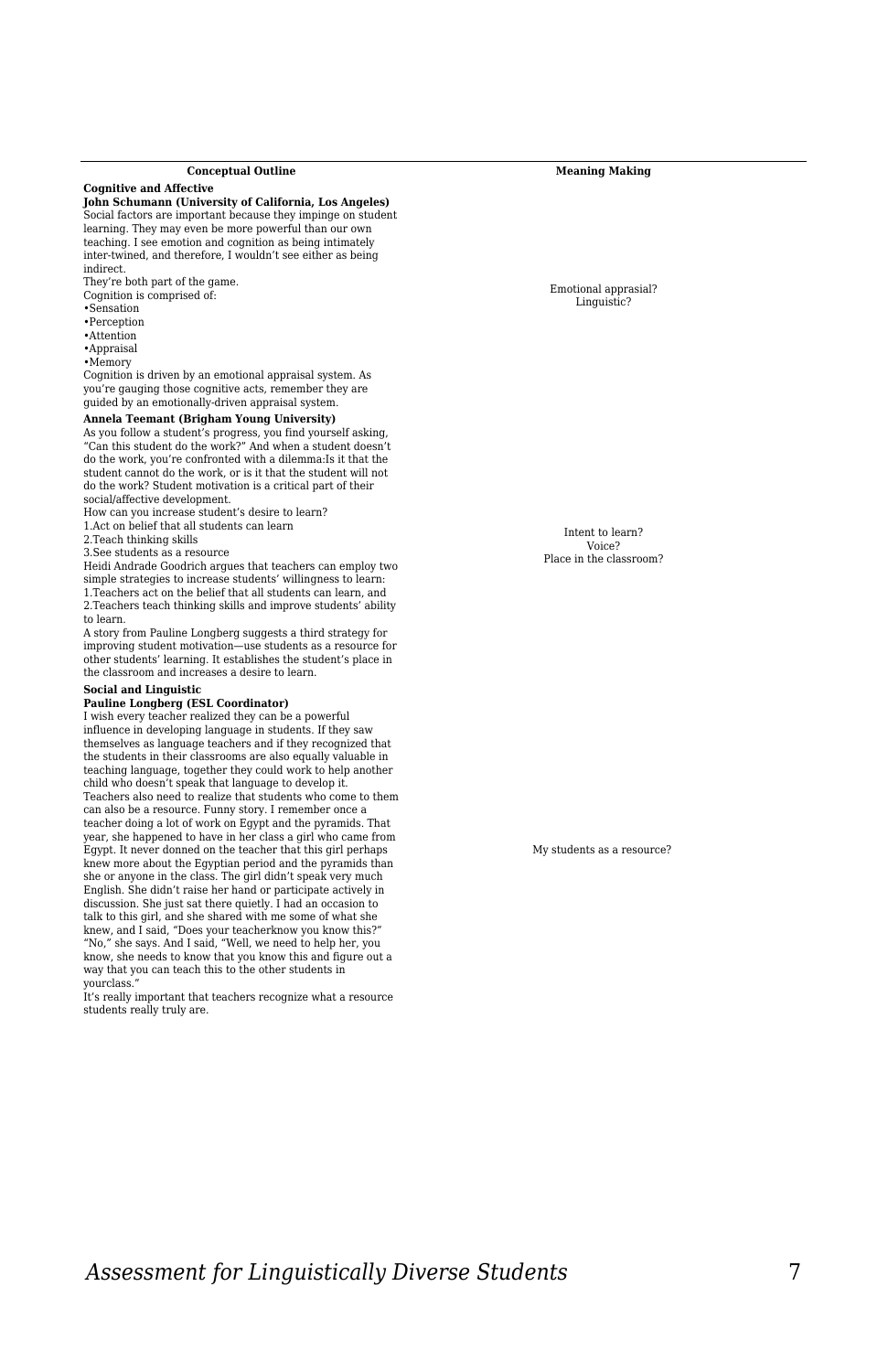**Annela Teemant (Brigham Young University)** In talking about improving student motivation, Carol Ames reminds us that when students have goals for learning, they are motivated to reach those goals. In using classroom assessment tools like instructional conversations, you activate students' intent to learn by communicating you value their voice and you expect them to learn. You help develop their skills for learning. You learn more about students' background and skills, and then create opportunities for students to be a classroom resource. Because classroom assessment provides clear feedback about students' progress in learning, it motivates them to reach their learning goals. In assessing second language learners, our assessment tools need to be precise enough to attend to their content knowledge, their learning dispositions, and their languagedevelopment. Only then will it support students in develop-ing an intention to learn, expand their academic abilities, and build stronger language skills.

#### **Linguistic, Social, Cognitive**

Paul Ammon (University of California, Berkeley)

When children are learning a second language, we may not be able to decide whether we can't understand what they're saying because of confusion about the ideas or because of limits in their linguistic ability to express the ideas in a new language. Teachers get around that issue by exploring ideas interactively with children—that should happen with all children. But it is especially important not to simply listen to an ESL child's comment and then make judgments about the child's understanding. Teachers should engage in a more interactive process where the child has multiple opportunities to express the same idea.

Annela Teemant (Brigham Young University) What Paul Ammon describes is a best-case scenario. Unfortunately, teachers may unintentionally dismiss all aspects of a student's development. Consider this story: Norma Garcia Bowman (Secondary Teacher)

Paulo was a strong math student. But in Costa Rica, where he came from, he had been taught to record his math calculations differently from the way we do in America.The teacher failed him. Paulo's mother asked me to talk to his teacher because the teacher told Paulo he wasn't doing his math right. I said, "What do you mean he's not doing it right?" Paulo's mother said, "Well, he's not doing it the way the teacher wants to seeit."

I went through all of his math—all the work was there, all the numbers, and the answers were right. I said, "Well, they're all right."

But she said, "The teacher keeps telling Paulo that he can't get credit for his work because he does itwrong."

I was so irritated. I went to talk to the teacher. I asked, "Why is Paulo failing your class when all of the answers are correct?" He says, "Well, if Paulo's going to live here and participate in the school curriculum, then he needs to do it properly. He's doing it all wrong."

I said, "What do you mean he's doing it all wrong? It's all right. Can't you see that all the work is there. Look at it. Just because it's done in a different format doesn't mean the answers are wrong and all the work isout."

The teacher just couldn't see it. I had to take the parent to the principal and show the principal that all the work was there and that it was all right.

Still, Paulo did not receive an A. He still did not get the grade he deserved. This young man'sin the Air Force, and he's an excellent student. He's going to the Air Force Academy.

Goals and motivation? Feedback and motivation? Valuing students and motivation?

Dialogue and understanding?

Wrongness? Social? Affective? Cognitive? Linguistic?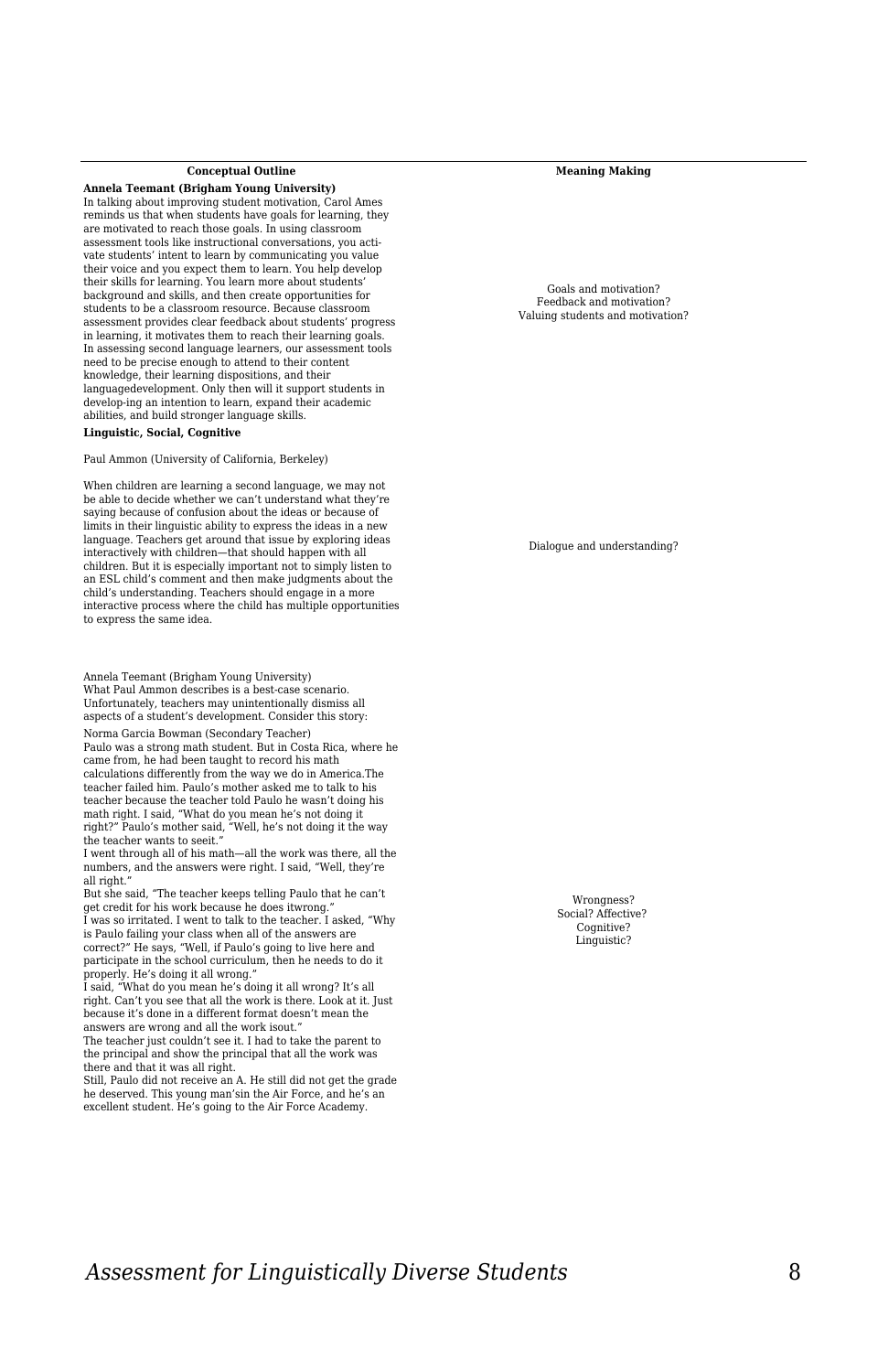## **Richard Kimball (Secondary School Teacher)**

ESL students face so many injustices that it becomes our responsibility. It's a moral obligation that we have to go out of our way to help these students. And if we don't, nobody will.

#### **Cindy Ballenger (Parks and Graham School)**

Whenever someone asks us, "What's the most important thing you've learned?" Everybody always says, "We learn that kids always make sense."

#### **Jack Whitehead (University of Bath)**

I could never claim to have educated my students. I can claim that I've had some influence, which is educative, but I insist on their right to educat themselves.

**Lynn Diaz Rico (University of California, Santa Barbara)** If we don't go in with the attitude that every student deserves our maximum attention, I think we're in the wrong profession.

**Virginia Gonzalez (University of Texas)** Maybe that child—the same child—in a different classroom with a different teacher will achieve at much higher levels. **Maria Hawley (Speech and Audiology Specialist)** It seems simple enough, but it's a question that we have to ask ourselves. "Why is that student succeeding in this area and not in this other area?"

#### **H. Douglas Brown (San Francisco State University)**

My conviction is that teachersneed to take seriously their role as agents of change, as people who have a responsibility toward students to help those students become future leaders of the world.

The Critical Learning Domains are interdependent. In our assessment, we need to remember that each of these domains influences student learning.





Becerra, A., Teemant, A., Smith, M. E., Doxey, L., &

## *Assessment for Linguistically Diverse Students* 9